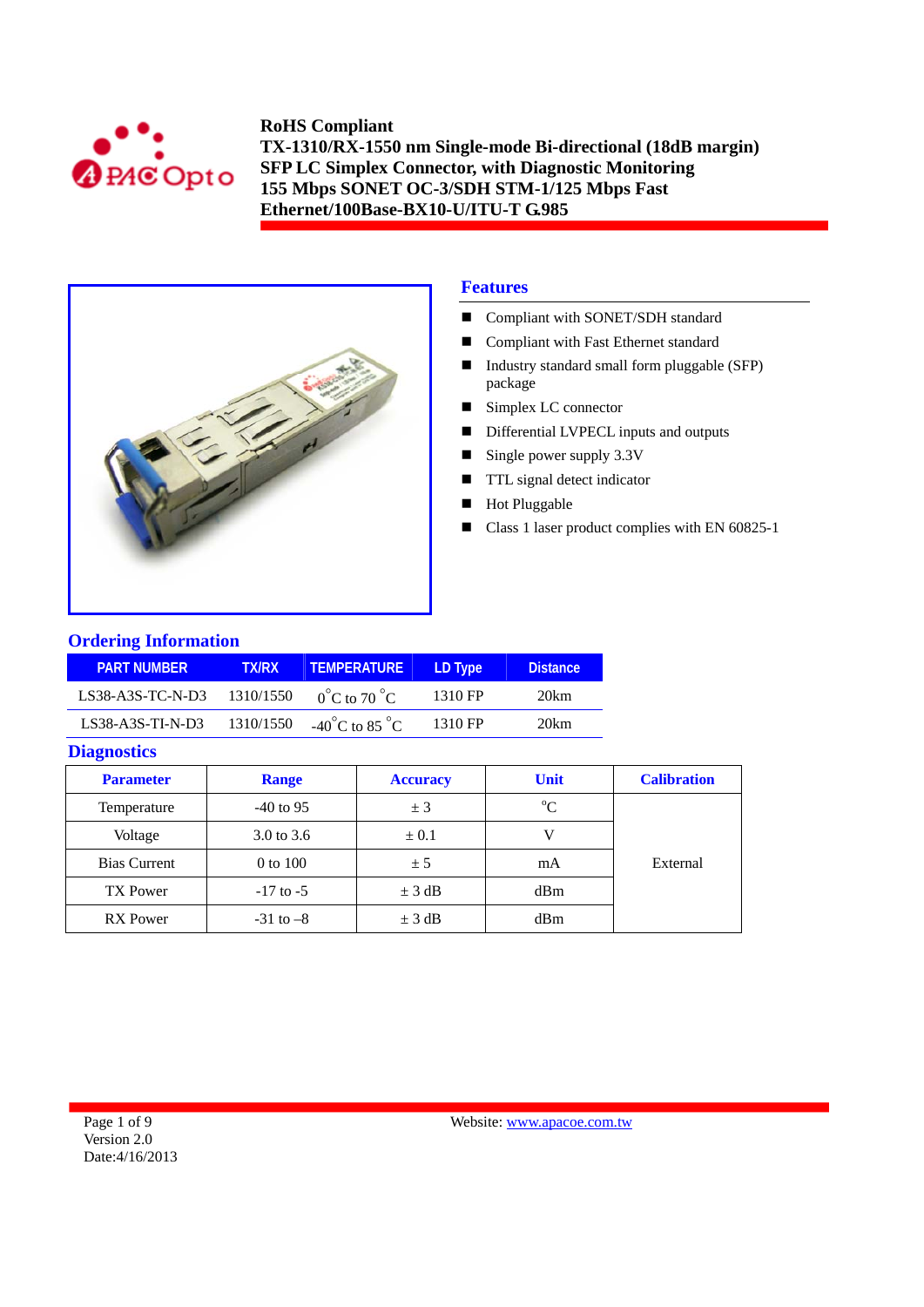

### **Absolute Maximum Ratings**

| <b>PARAMETER</b>           | <b>SYMBOL</b> | <b>MIN</b> | <b>MAX</b> | <b>UNITS</b> | <b>NOTE</b> |
|----------------------------|---------------|------------|------------|--------------|-------------|
| <b>Storage Temperature</b> | $T_{S}$       | $-40$      | 85         | $^{\circ}C$  |             |
| <b>Supply Voltage</b>      | <i>Vcc</i>    | $-0.5$     | 4.0        | V            |             |
| Input Voltage              | $V_{I\!N}$    | $-0.5$     | Vcc        | V            |             |
| <b>Output Current</b>      | $I_{\alpha}$  | $---$      | 50         | mA           |             |
| <b>Operating Current</b>   | $I_{OP}$      | $---$      | 400        | mA           |             |

## **Recommended Operating Conditions**

| <b>PARAMETER</b>                  | <b>SYMBOL</b>     | <b>MIN</b> | <b>MAX</b> | <b>UNITS</b> | <b>NOTE</b>        |
|-----------------------------------|-------------------|------------|------------|--------------|--------------------|
|                                   |                   |            | 70         | $\circ$      | $LS38-A3S-TC-N-D3$ |
| <b>Case Operating Temperature</b> | $T_C$             | $-40$      | 85         | $\circ$      | $LS38-A3S-TI-N-D3$ |
| Supply Voltage                    | Vcc               | 3.1        | 3.5        |              |                    |
| <b>Supply Current</b>             | $I_{TX} + I_{RX}$ | $---$      | 200        | mA           |                    |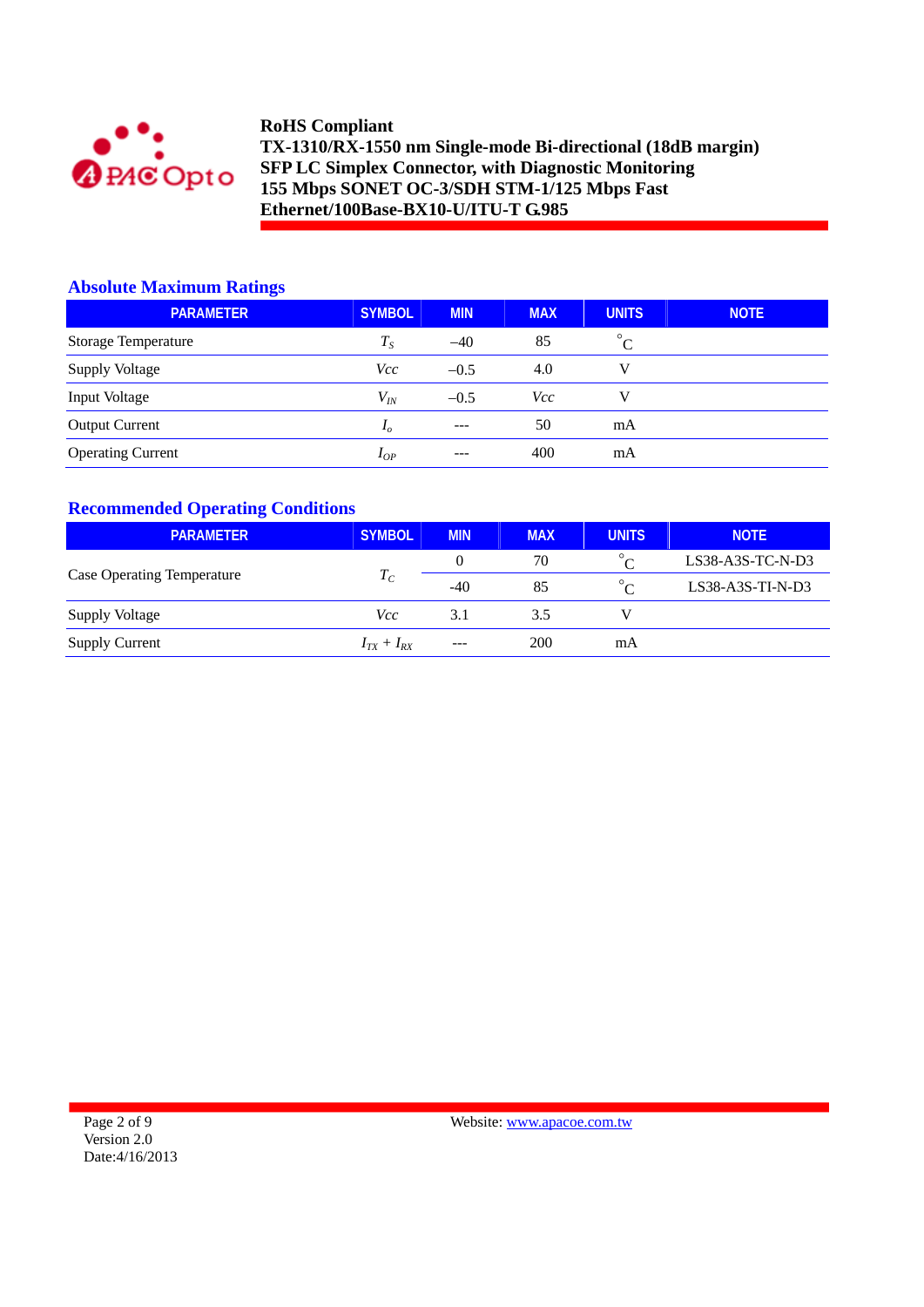

## **Transmitter Electro-optical Characteristics**

# *Vcc* = 3.1 V to 3.5 V,  $T_c = 0^\circ$ C to 70  $^{\circ}$ C (-40  $^{\circ}$ C to 85  $^{\circ}$ C)

| $V(t) = 0.1$ Y to $0.3$ Y, $T(t) = 0$ C to $T(t)$ C (THE C to $0.3$ C) |                                        |            |      |            |               |                                                                             |
|------------------------------------------------------------------------|----------------------------------------|------------|------|------------|---------------|-----------------------------------------------------------------------------|
| <b>PARAMETER</b>                                                       | <b>SYMBOL</b>                          | <b>MIN</b> | TYP. | <b>MAX</b> | <b>UNITS</b>  | <b>NOTE</b>                                                                 |
| <b>Output Optical Power</b><br>$9/125 \ \mu m$ fiber                   | $P_{out}$                              | $-14$      |      | $-8$       | dBm           | Average                                                                     |
| <b>Extinction Ratio</b>                                                | ER                                     | 8.2        |      |            | dB            |                                                                             |
| Center Wavelength                                                      | $\lambda_C$                            | 1261       | 1310 | 1360       | nm            |                                                                             |
| Spectral Width (RMS)                                                   | $\Delta \lambda$                       |            |      | 4          | nm            |                                                                             |
| Rise/Fall Time $(10-90%)$                                              | $T_{r,f}$                              |            | 1    | 2          | <sub>ns</sub> |                                                                             |
| Output Eye                                                             |                                        |            |      |            |               | Compliant with Telcordia GR-253-CORE Issue 3 and ITU-T recommendation G-957 |
| Max. $P_{out}$ TX-DISABLE Asserted                                     | $P_{OFF}$                              |            |      | $-45$      | dBm           |                                                                             |
| Differential Input Voltage                                             | $V_{\mathit{DIFF}}$                    | 0.4        |      | 2.0        | V             |                                                                             |
| <b>Transmit Fault Output-Low</b>                                       | TX_FAULT <sub>L</sub>                  | $0.0\,$    |      | 0.5        | V             |                                                                             |
| Transmit Fault Output-High                                             | $TX$ <sub>_FA</sub> $ULT$ <sub>H</sub> | 2.4        |      | $V_{CC}$   | V             |                                                                             |
| Time to initialize, include reset of<br>TX_FAULT                       | t init                                 |            |      | 300        | ms            |                                                                             |
| TX_FAULT from fault to assertion                                       | t_fault                                |            |      | 100        | $\mu$ s       |                                                                             |
| TX DISABLE time to start reset                                         | t reset                                | 10         | ---  |            | $\mu$ s       |                                                                             |
|                                                                        |                                        |            |      |            |               |                                                                             |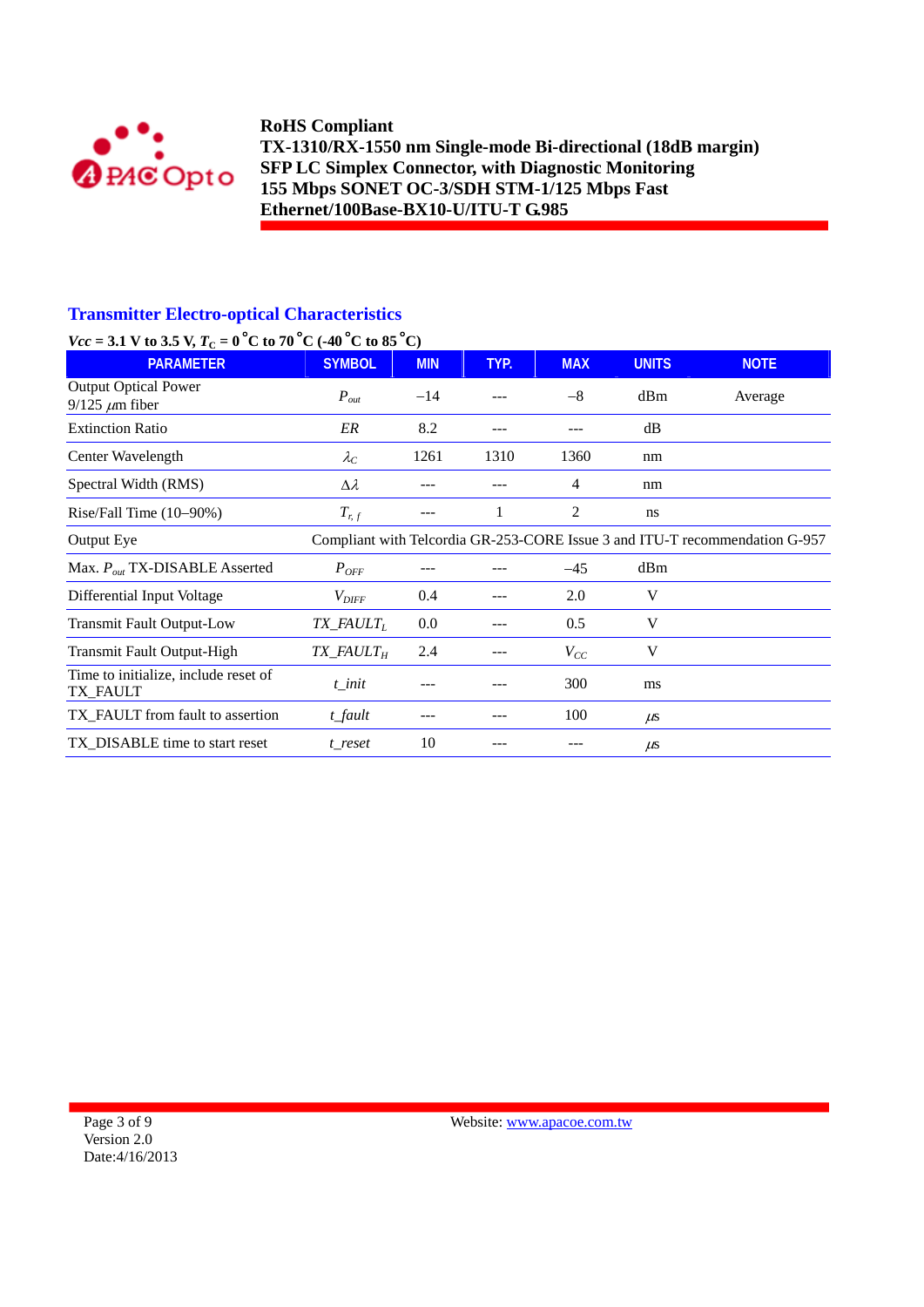

## **Receiver Electro-optical Characteristics**

## *Vcc* = 3.1 V to 3.5 V,  $T_c = 0^\circ$ C to 70 °C (-40 °C to 85 °C)

| $-$ 0.1 $\sqrt{2}$ 0.0 $\sqrt{2}$ $\sqrt{2}$<br><b>PARAMETER</b> | <b>SYMBOL</b>     | <b>MIN</b>       | TYP. | <b>MAX</b> | <b>UNITS</b> | <b>NOTE</b>                |
|------------------------------------------------------------------|-------------------|------------------|------|------------|--------------|----------------------------|
| Optical Input Power-maximum                                      | $P_{IN}$          | $\theta$         |      |            | dBm          | $BER < 10^{-10}$           |
| RX Sensitivity @OC-3                                             | $P_{IN}$          | ---              |      | $-32$      | dBm          | PRBS23, BER < $10^{-10}$   |
| RX Sensitivity @125Mbps                                          | $P_{IN}$          | ---              |      | $-32$      | dBm          | PRBS7, BER < $10^{-10}$    |
| <b>Operating Center Wavelength</b>                               | $\lambda_C$       | 1480             | ---  | 1600       | nm           |                            |
| <b>Optical Return Loss</b>                                       | ORL               | 14               | ---  | ---        | dB           | $\lambda = 1480 - 1600$ nm |
| Optical isolation                                                | <b>ISO</b>        | ---              |      | $-45$      | dB           | $\lambda = 1260 - 1360$ nm |
| Loss of signal-Asserted                                          | $P_A$             | ---              |      | $-32$      | dBm          |                            |
| Loss of signal-Deasserted                                        | $P_D$             | $-45$            |      |            | dBm          |                            |
| Differential Output Voltage                                      | $V_{\text{DIFF}}$ | 0.5              |      | 1.2        | V            |                            |
| Receiver Loss of Signal Output<br>Voltage-Low                    | $RX\_LOS_L$       | $\boldsymbol{0}$ | ---  | 0.5        | V            |                            |
| Receiver Loss of Signal Output<br>Voltage-High                   | $RX\_LOS_H$       | 2.4              |      | $V_{CC}$   | V            |                            |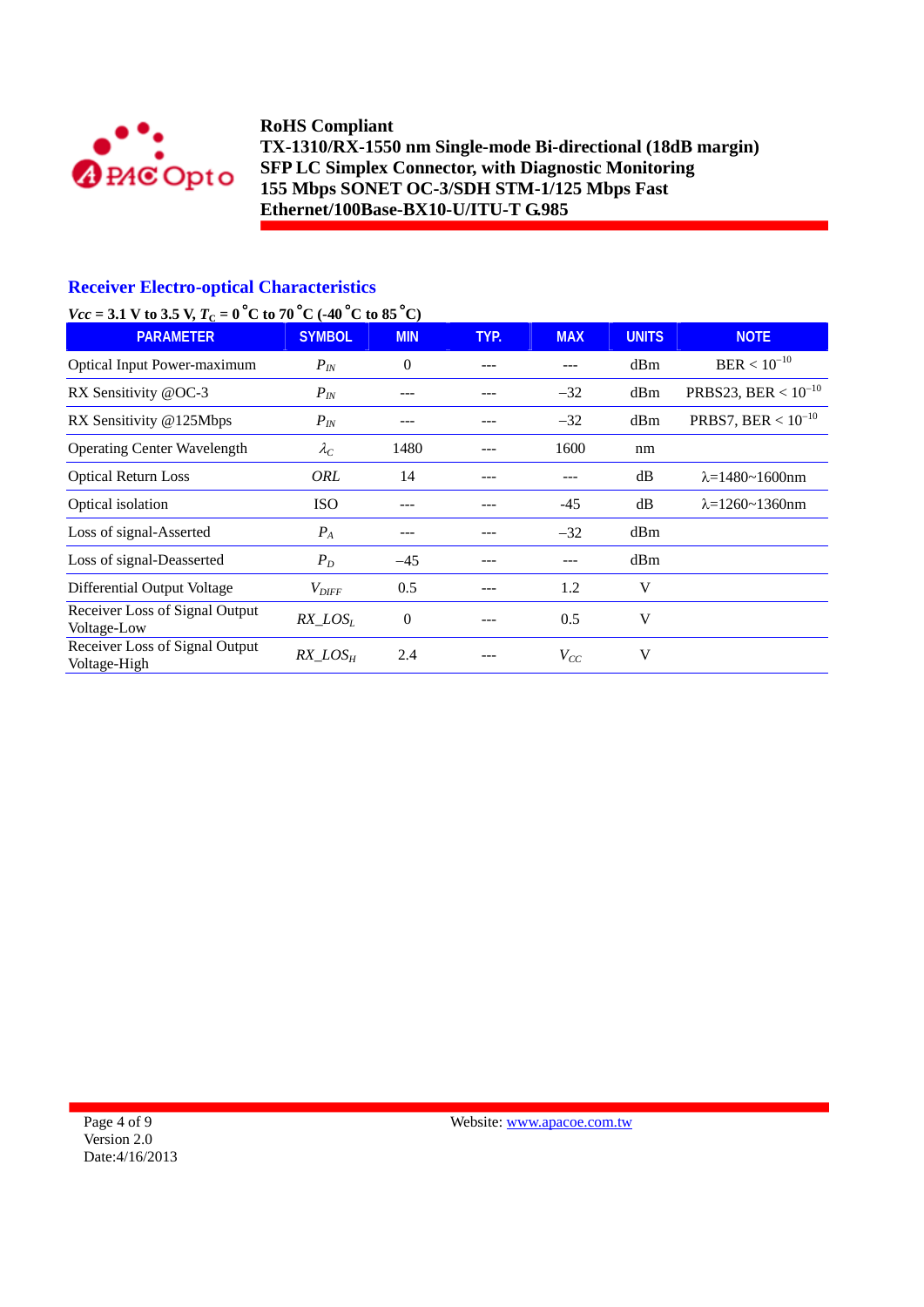

### **Block Diagram of Transceiver**



#### **Transmitter and Receiver Optical Sub-assembly Section**

A 1310 nm InGaAsP laser and an InGaAs PIN photodiode integrate with an WDM filter to form a bi-directional single fiber optical subassembly (OSA). The laser of OSA is driven by a LD driver IC which converts differential input LVPECL logic signals into an analog laser driving current. And, The photodiode of OSA is connected to a circuit providing post-amplification quantization, and optical signal detection.

#### **TX\_FAULT**

When sensing an improper power level in the laser driver, the SFP set this signal high and turns off the Laser. TX\_FAULT can be reset with the TX\_DISABLE line. The signal is in TTL level.

#### **TX\_DISABLE**

The TX\_DISABLE signal is high (TTL logic "1") to turn off the laser output.

#### **Receive Loss (RX\_LOS)**

The RX\_LOS is high (logic "1") when there is no incoming light from the companion transceiver. This signal is normally used by the system for the diagnostic purpose. The signal is operated in TTL level.

Page 5 of 9 Version 2.0 Date:4/16/2013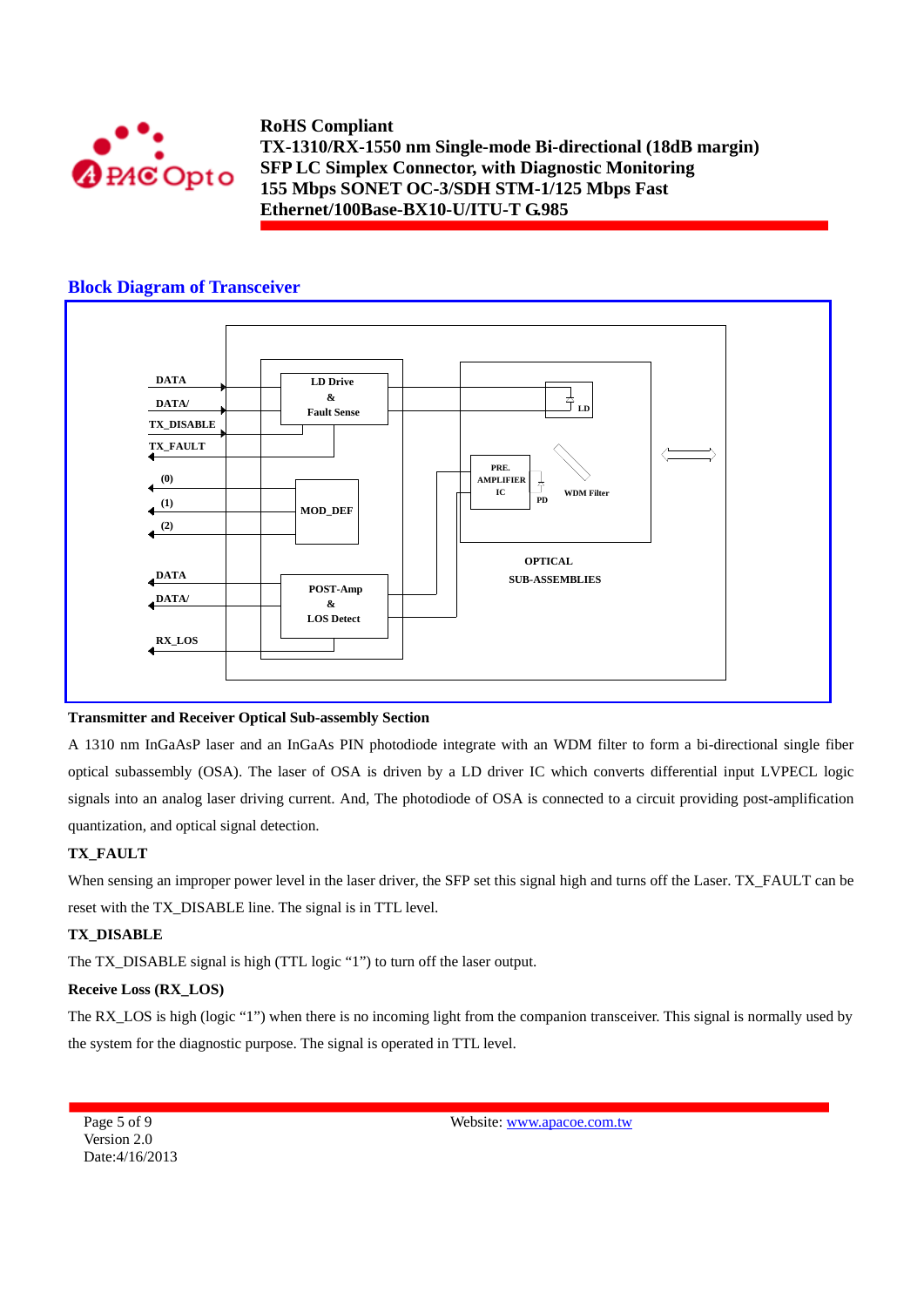



**Dimensions** 

Page 6 of 9 Version 2.0 Date:4/16/2013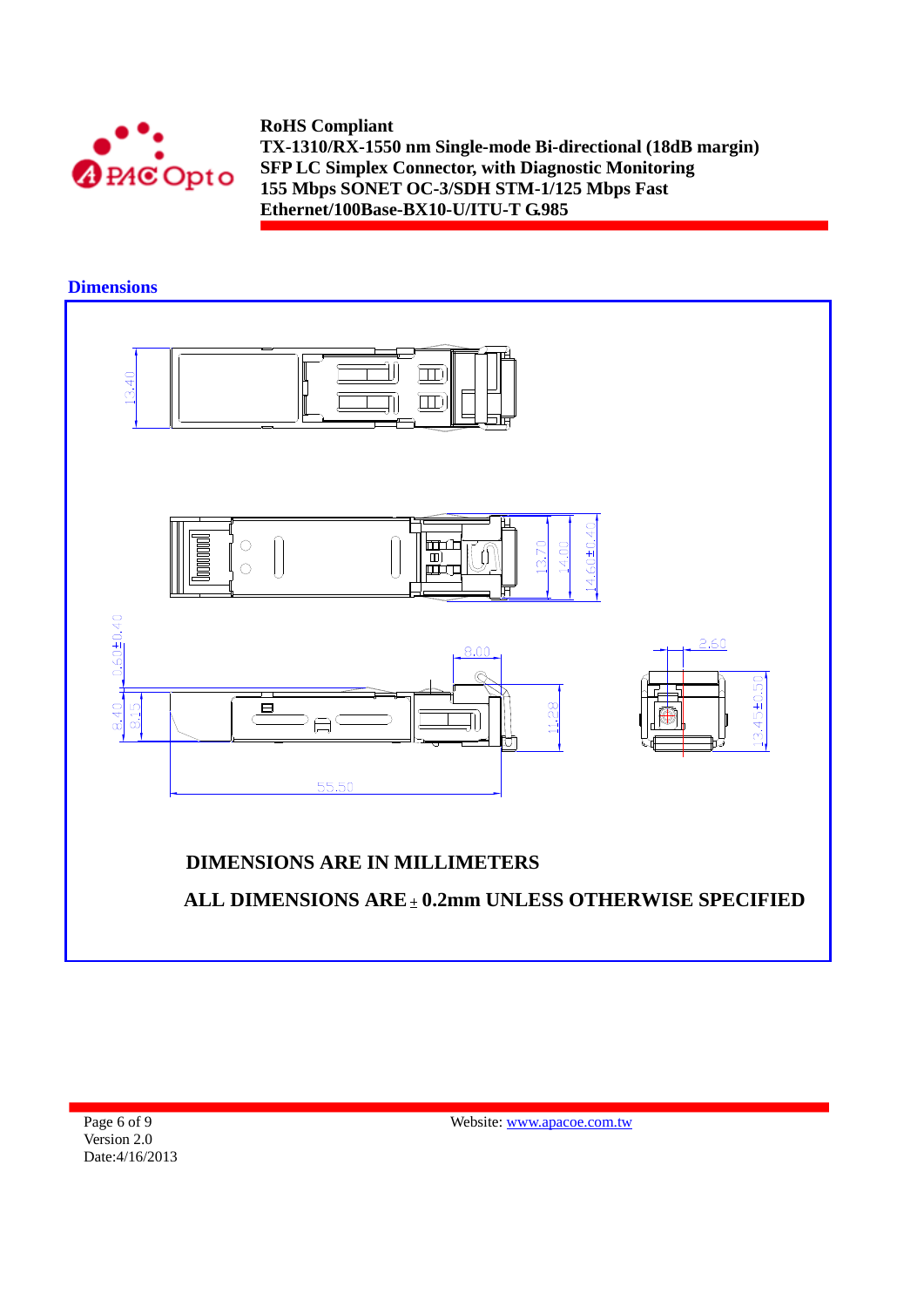

#### **SFP host board mechanical layout**



Page 7 of 9 Version 2.0 Date:4/16/2013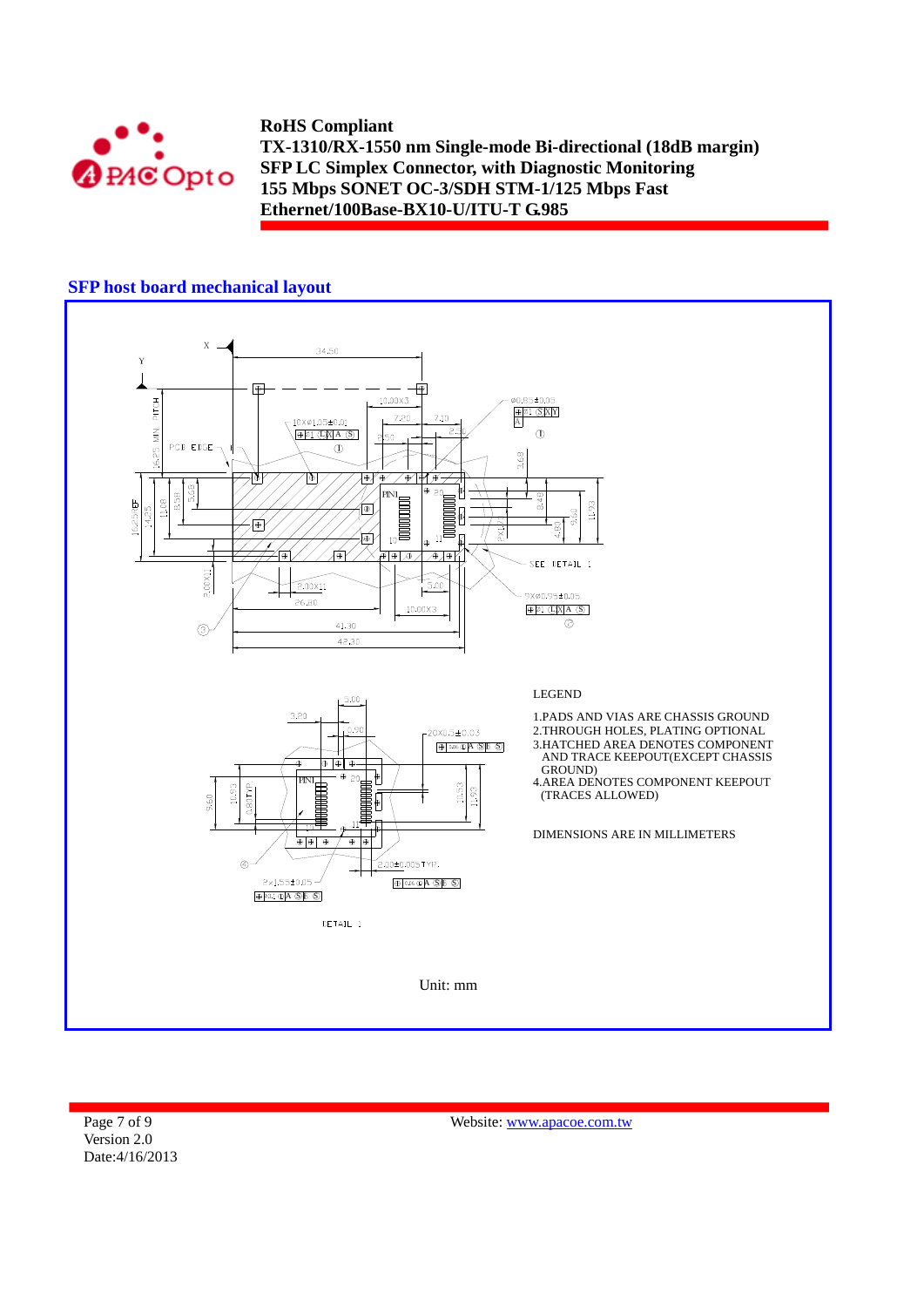

## **Assembly drawing**



Page 8 of 9 Version 2.0 Date:4/16/2013